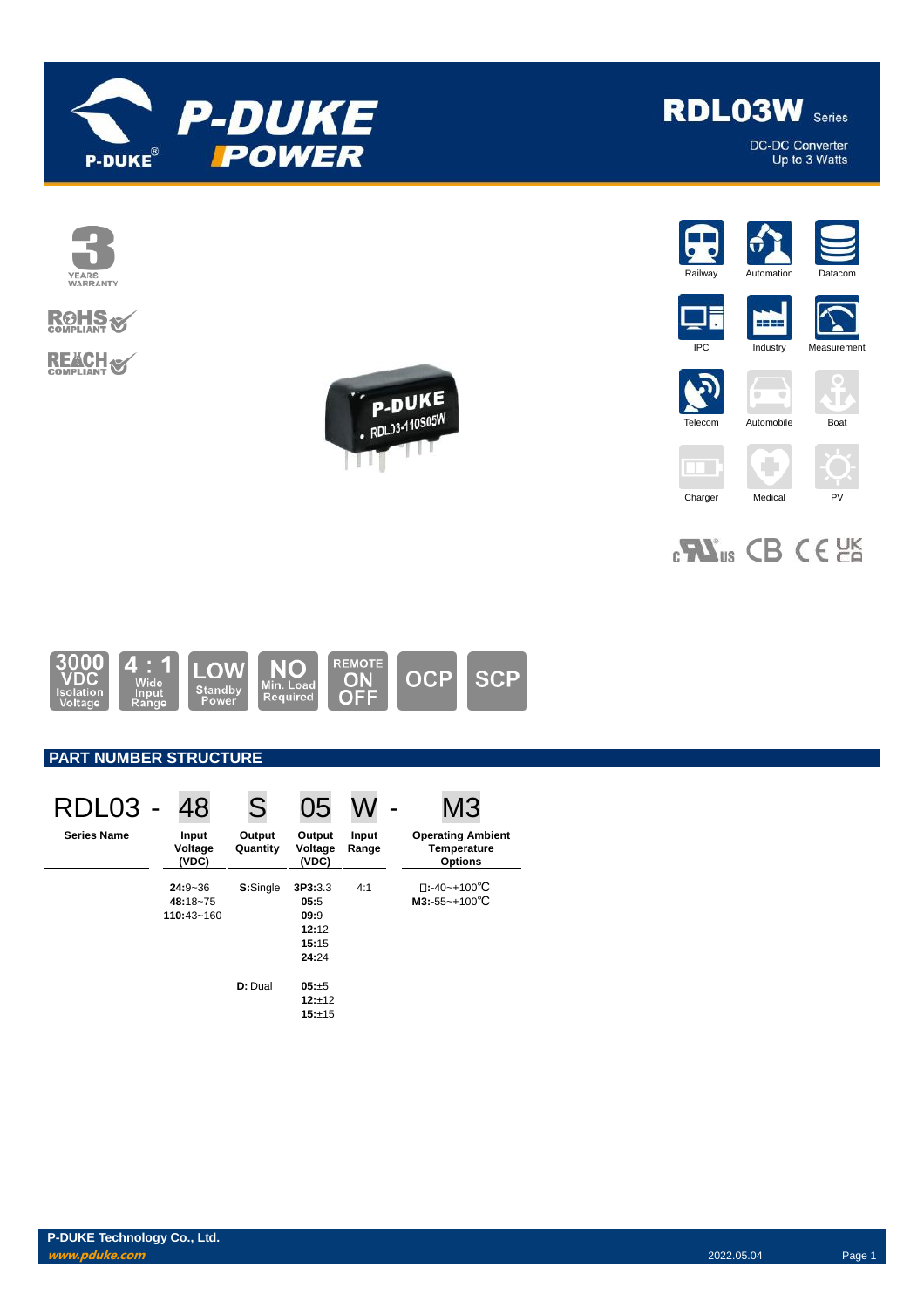



## **TECHNICAL SPECIFICATION** All specifications are typical at nominal input, full load and 25℃ unless otherwise noted

| Model<br><b>Number</b> | Input Range | <b>Output Voltage</b> | <b>Output Current</b><br>@Full Load | <b>Input Current</b><br>@ No Load | Efficiency | Maximum<br><b>Capacitor Load</b> |
|------------------------|-------------|-----------------------|-------------------------------------|-----------------------------------|------------|----------------------------------|
|                        | <b>VDC</b>  | <b>VDC</b>            | mA                                  | mA                                | %          | μF.                              |
| RDL03-24S3P3W          | $9 - 36$    | 3.3                   | 700                                 | 4                                 | 76         | 1100                             |
| RDL03-24S05W           | $9 - 36$    | 5                     | 600                                 | $\overline{4}$                    | 81         | 550                              |
| RDL03-24S09W           | $9 - 36$    | 9                     | 333                                 | $\overline{4}$                    | 81         | 340                              |
| RDL03-24S12W           | $9 - 36$    | 12                    | 250                                 | $\overline{4}$                    | 83         | 240                              |
| RDL03-24S15W           | $9 - 36$    | 15                    | 200                                 | $\overline{4}$                    | 83         | 240                              |
| RDL03-24S24W           | $9 - 36$    | 24                    | 125                                 | 4                                 | 82         | 90                               |
| RDL03-24D05W           | $9 - 36$    | $\pm 5$               | ±300                                | 6                                 | 80         | ±340                             |
| RDL03-24D12W           | $9 - 36$    | ±12                   | ±125                                | 6                                 | 82         | ±170                             |
| RDL03-24D15W           | $9 - 36$    | ±15                   | ±100                                | 8                                 | 82         | ±90                              |
| RDL03-48S3P3W          | $18 - 75$   | 3.3                   | 700                                 | $\overline{4}$                    | 75         | 1100                             |
| RDL03-48S05W           | $18 - 75$   | 5                     | 600                                 | $\overline{4}$                    | 81         | 550                              |
| RDL03-48S09W           | $18 - 75$   | 9                     | 333                                 | $\overline{4}$                    | 81         | 340                              |
| RDL03-48S12W           | $18 - 75$   | 12                    | 250                                 | 4                                 | 82         | 240                              |
| RDL03-48S15W           | $18 - 75$   | 15                    | 200                                 | $\overline{4}$                    | 82         | 240                              |
| RDL03-48S24W           | $18 - 75$   | 24                    | 125                                 | $\overline{4}$                    | 82         | 90                               |
| RDL03-48D05W           | $18 - 75$   | ±5                    | ±300                                | 6                                 | 80         | ±340                             |
| RDL03-48D12W           | $18 - 75$   | ±12                   | ±125                                | 6                                 | 82         | ±170                             |
| RDL03-48D15W           | $18 - 75$   | ±15                   | ±100                                | 8                                 | 82         | ±90                              |
| RDL03-110S3P3W         | $43 - 160$  | 3.3                   | 700                                 | $\overline{2}$                    | 76         | 1100                             |
| RDL03-110S05W          | $43 - 160$  | 5                     | 600                                 | $\overline{2}$                    | 80         | 550                              |
| RDL03-110S09W          | $43 - 160$  | 9                     | 333                                 | $\overline{2}$                    | 81         | 340                              |
| RDL03-110S12W          | $43 - 160$  | 12                    | 250                                 | $\overline{2}$                    | 82         | 240                              |
| RDL03-110S15W          | $43 - 160$  | 15                    | 200                                 | $\overline{2}$                    | 83         | 240                              |
| RDL03-110S24W          | $43 - 160$  | 24                    | 125                                 | $\overline{2}$                    | 83         | 90                               |
| RDL03-110D05W          | $43 - 160$  | ±5                    | ±300                                | 2                                 | 80         | ±340                             |
| RDL03-110D12W          | $43 - 160$  | ±12                   | ±125                                | 2                                 | 83         | ±170                             |
| RDL03-110D15W          | $43 - 160$  | ±15                   | ±100                                | $\overline{2}$                    | 81         | ±90                              |

| <b>INPUT SPECIFICATIONS</b>   |                         |                           |                |      |                          |            |
|-------------------------------|-------------------------|---------------------------|----------------|------|--------------------------|------------|
| <b>Parameter</b>              |                         | <b>Conditions</b>         | Min.           | Typ. | Max.                     | Unit       |
| Operating input voltage range |                         | 24Vin(nom)                | 9              | 24   | 36                       |            |
|                               |                         | 48Vin(nom)                | 18             | 48   | 75                       | <b>VDC</b> |
|                               |                         | 110Vin(nom)               | 43             | 110  | 160                      |            |
| Start up time                 | Constant resistive load | Power up                  |                | 50   | 75                       |            |
|                               |                         | Remote ON/OFF             |                | 50   | 75                       | ms         |
| Input surge voltage           | second, max.            | 24Vin(nom)                |                |      | 50                       |            |
|                               |                         | 48Vin(nom)                |                |      | 100                      | <b>VDC</b> |
|                               |                         | 110Vin(nom)               |                |      | 185                      |            |
| Input filter                  |                         |                           | Capacitor type |      |                          |            |
| Remote ON/OFF                 | Referred to -Vin pin    | DC-DC ON                  |                |      | Open or $0 \sim 0.5$ VDC |            |
|                               |                         | DC-DC OFF                 |                |      | $3 - 12VDC$              |            |
|                               |                         | Input current of Ctrl pin | $\overline{2}$ |      | 4                        | mA         |
|                               |                         | Remote off input current  |                | 2.5  |                          | mA         |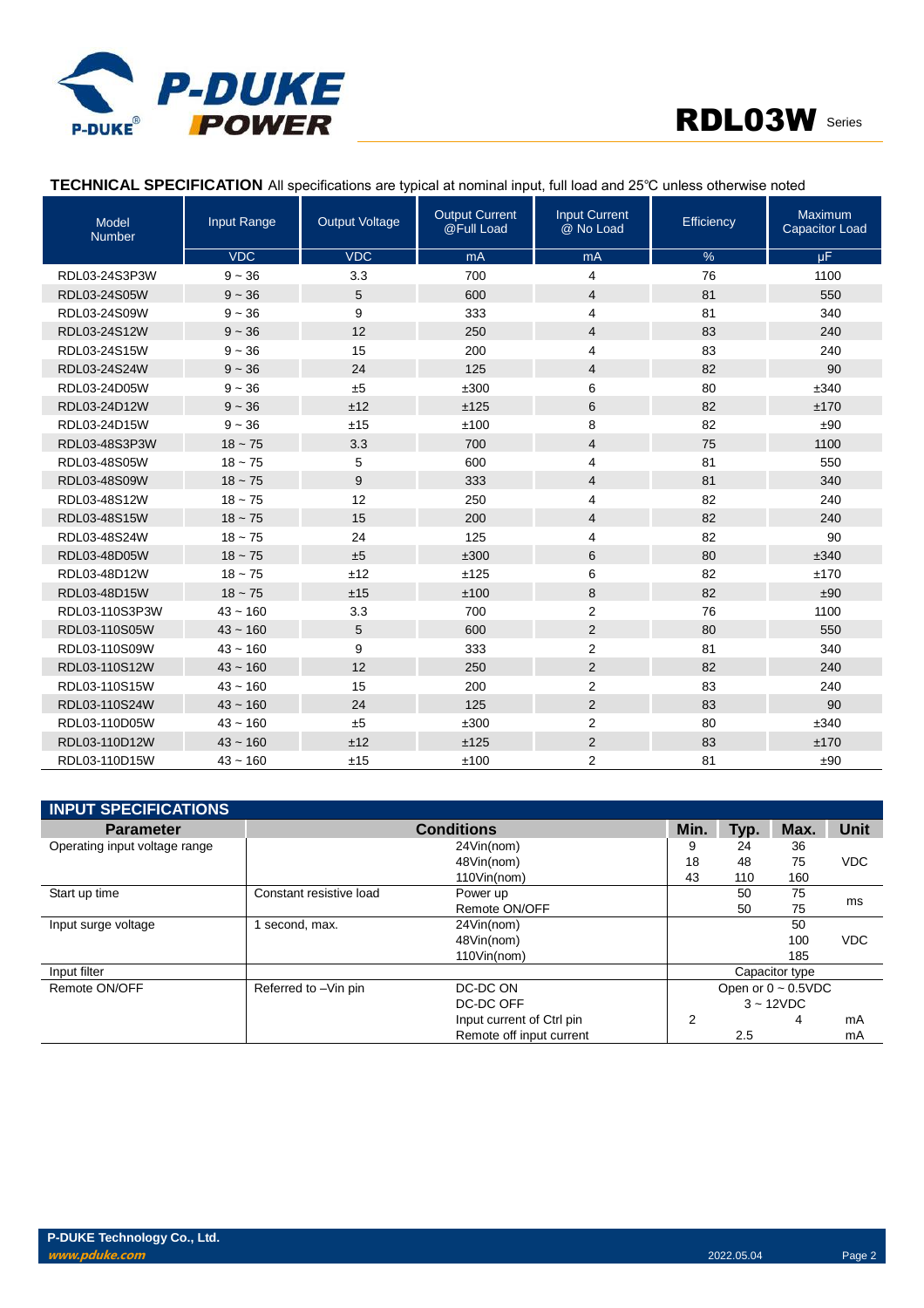

| OUTPUT SPECIFICATIONS            |                                                        |        |         |      |                                 |                  |
|----------------------------------|--------------------------------------------------------|--------|---------|------|---------------------------------|------------------|
| <b>Parameter</b>                 | <b>Conditions</b>                                      |        | Min.    | Typ. | Max.                            | Unit             |
| Voltage accuracy                 |                                                        |        | $-1.0$  |      | $+1.0$                          | %                |
| Line regulation                  | Low Line to High Line at Full Load                     |        | $-0.2$  |      | $+0.2$                          | %                |
| Load regulation                  | No Load to Full Load                                   | Single | $-0.5$  |      | $+0.5$                          | %                |
|                                  |                                                        | Dual   | $-1.0$  |      | $+1.0$                          |                  |
| Cross regulation                 | Asymmetrical load 25%/100% FL                          | Dual   | $-5.0$  |      | $+5.0$                          | %                |
| Ripple and noise                 | Measured by 20MHz bandwidth<br>With a 1µF/50V X7R MLCC |        |         | 50   | 75                              | mVp-p            |
| Temperature coefficient          |                                                        |        | $-0.02$ |      | $+0.02$                         | $%$ $^{\circ}$ C |
| Transient response recovery time | 25% load step change                                   |        |         | 250  |                                 | μs               |
| Over load protection             | % of lout rated; Hiccup mode                           |        |         | 180  |                                 | $\%$             |
| Short circuit protection         |                                                        |        |         |      | Continuous, automatics recovery |                  |

| <b>GENERAL SPECIFICATIONS</b> |                          |                                           |              |            |                            |                    |
|-------------------------------|--------------------------|-------------------------------------------|--------------|------------|----------------------------|--------------------|
| <b>Parameter</b>              |                          | <b>Conditions</b>                         | Min.         | Typ.       | Max.                       | <b>Unit</b>        |
| Isolation voltage             | 1 minute                 | Input to Output<br>Input (Output) to Case | 3000<br>1500 |            |                            | <b>VDC</b>         |
| Isolation resistance          | 500VDC                   |                                           |              |            |                            | $G\Omega$          |
| Isolation capacitance         |                          |                                           |              |            | 100                        | pF                 |
| Switching frequency           |                          | 110Vin<br><b>Others</b>                   | 270<br>360   | 300<br>400 | 330<br>440                 | <b>kHz</b>         |
| Safety approvals              | IEC/EN/UL62368-1         |                                           |              |            | UL:E193009<br>CB:UL(Demko) |                    |
| Standard approvals            | EN50155<br>EN45545-2     |                                           |              |            |                            |                    |
| Case material                 |                          |                                           |              |            |                            | Copper             |
| Base material                 |                          |                                           |              |            |                            | None               |
| Potting material              |                          |                                           |              |            | Silicone (UL94 V-0)        |                    |
| Weight                        |                          |                                           |              |            |                            | 5.9g(0.21oz)       |
| <b>MTBF</b>                   | MIL-HDBK-217F, Full load |                                           |              |            |                            | 5.535 x $10^6$ hrs |

| <b>ENVIRONMENTAL SPECIFICATIONS</b> |            |                   |       |      |                       |              |
|-------------------------------------|------------|-------------------|-------|------|-----------------------|--------------|
| <b>Parameter</b>                    |            | <b>Conditions</b> | Min.  | Typ. | Max.                  | Unit         |
| Operating case temperature          |            | With derating     | -40   |      | $+100$                | °C           |
|                                     | M3 version | With derating     | $-55$ |      | $+100$                |              |
| Maximum case temperature            |            |                   |       |      | 100                   | °C           |
| Storage temperature range           |            |                   | $-55$ |      | $+125$                | °C           |
| Thermal shock                       |            |                   |       |      |                       | MIL-STD-810F |
| Shock                               |            |                   |       |      | EN61373, MIL-STD-810F |              |
| Vibration                           |            |                   |       |      | EN61373, MIL-STD-810F |              |
| Relative humidity                   |            |                   |       |      |                       | 5% to 95% RH |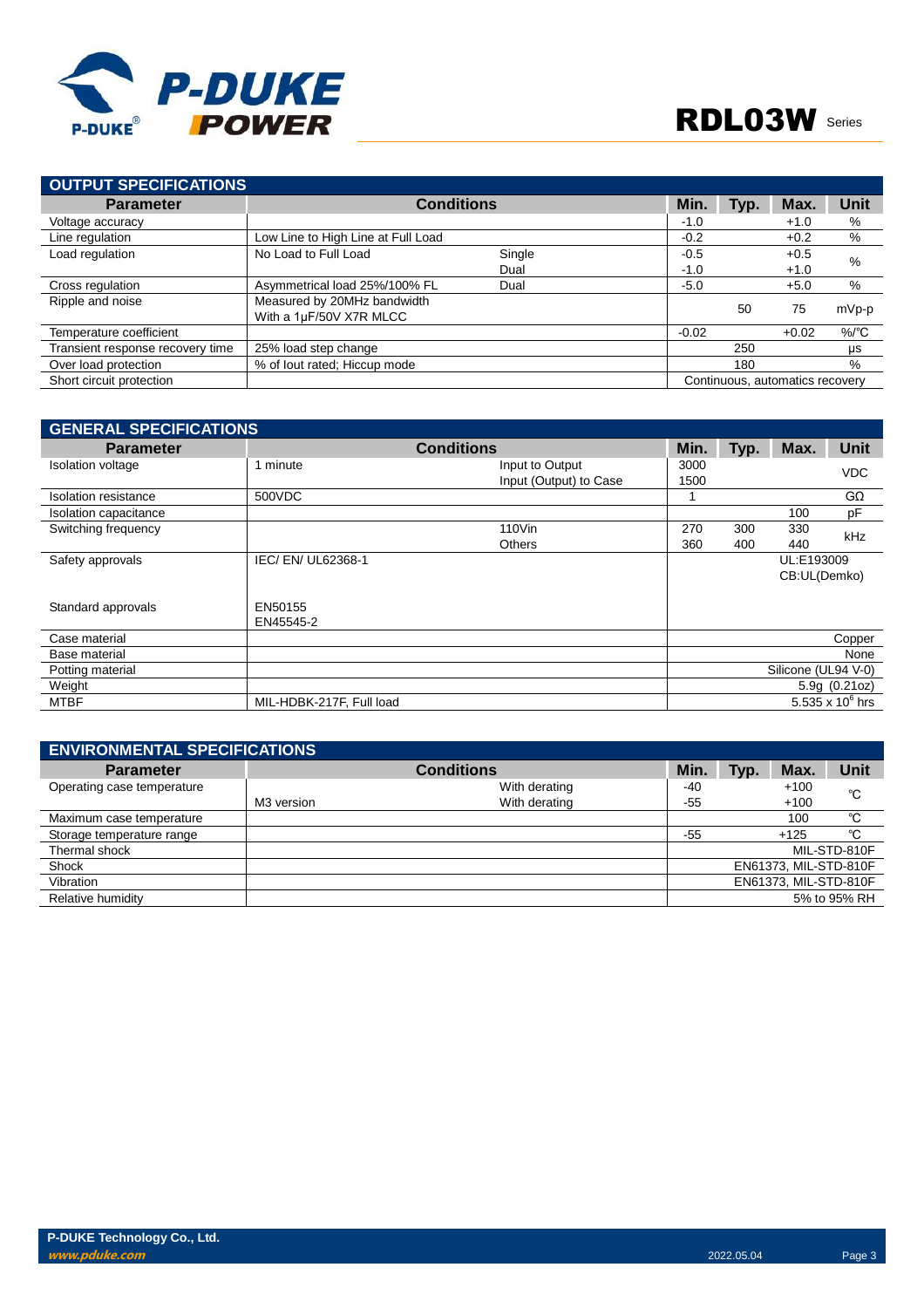

| <b>EMC SPECIFICATIONS</b>      |                        |                                                                                                                                                                         |                  |
|--------------------------------|------------------------|-------------------------------------------------------------------------------------------------------------------------------------------------------------------------|------------------|
| <b>Parameter</b>               |                        | <b>Conditions</b>                                                                                                                                                       | Level            |
| <b>EMI</b>                     | EN55032, EN50121-3-2   | With external components                                                                                                                                                | Class A, Class B |
| <b>EMS</b>                     | EN55024, EN50121-3-2   |                                                                                                                                                                         |                  |
| <b>ESD</b>                     | EN61000-4-2            | Air $\pm$ 8kV and Contact $\pm$ 6kV                                                                                                                                     | Perf. Criteria A |
| Radiated immunity              | EN61000-4-3            | 20V/m                                                                                                                                                                   | Perf. Criteria A |
| <b>Fast transient</b>          | EN61000-4-4            | $±$ 2kV                                                                                                                                                                 | Perf. Criteria A |
|                                | $RDL03-24$             | With an aluminum electrolytic capacitor<br>(Nippon chemi-con KY series, 220µF/100V)<br>and a TVS (SMDJ70A, 70V, 3000Watt peak<br>pulse power) to connect in parallel.   |                  |
|                                | $RDL03-48$<br><b>W</b> | With an aluminum electrolytic capacitor<br>(Nippon chemi-con KY series, 220µF/100V)<br>and a TVS (SMDJ120A, 120V, 3000Watt<br>peak pulse power) to connect in parallel. |                  |
|                                | RDL03-110              | With an aluminum electrolytic capacitor<br>(Nippon chemi-con KXJ series, 150µF/200V)<br>and a TVS (SMB250A, 250V, 600Watt peak<br>pulse power) to connect in parallel.  |                  |
| Surge                          | EN61000-4-5            | ±2kV                                                                                                                                                                    | Perf. Criteria A |
|                                | RDL03-24<br>™          | With an aluminum electrolytic capacitor<br>(Nippon chemi-con KY series, 220µF/100V)<br>and a TVS (SMDJ70A, 70V, 3000Watt peak<br>pulse power) to connect in parallel.   |                  |
|                                | $RDL03-48$<br><b>W</b> | With an aluminum electrolytic capacitor<br>(Nippon chemi-con KY series, 220µF/100V)<br>and a TVS (SMDJ120A, 120V, 3000Watt<br>peak pulse power) to connect in parallel. |                  |
|                                | RDL03-110              | With an aluminum electrolytic capacitor<br>(Nippon chemi-con KXJ series, 150µF/200V)<br>and a TVS (SMB250A, 250V, 600Watt peak<br>pulse power) to connect in parallel.  |                  |
| Conducted immunity             | EN61000-4-6            | 10Vr.m.s                                                                                                                                                                | Perf. Criteria A |
| Power frequency magnetic field | EN61000-4-8            | 100A/m continuous; 1000A/m 1 second                                                                                                                                     | Perf. Criteria A |

**CAUTION:** This power module is not internally fused. An input line fuse must always be used.

## **CHARACTERISTIC CURVE**





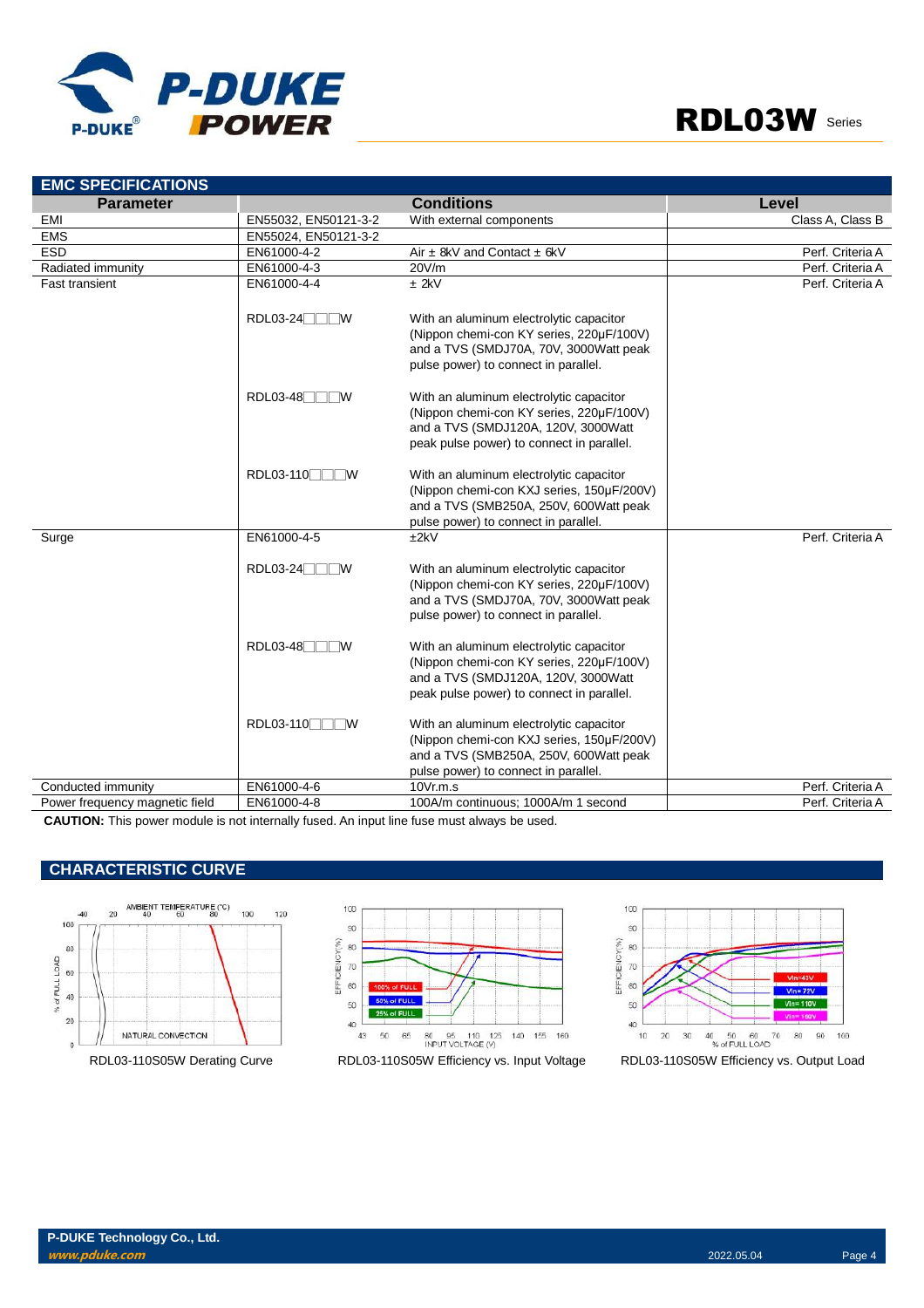

### **FUSE CONSIDERATION**

This power module is not internally fused. An input line fuse must always be used.

This encapsulated power module can be used in a wide variety of applications, ranging from simple stand-alone operation to an integrated part of sophisticated power architecture.

To maximum flexibility, internal fusing is not included; however, to achieve maximum safety and system protection, always use an input line fuse. The input line fuse suggest as below:

| Model                | <b>Fuse Rating</b><br>(A) | Fuse Type |
|----------------------|---------------------------|-----------|
| RDL03-24<br>w        | 0.8                       | Slow-Blow |
| <b>RDL03-48</b><br>w | 0.5                       | Slow-Blow |
| RDL03-110<br>w       | 0.16                      | Slow-Blow |

The table based on the information provided in this data sheet on inrush energy and maximum DC input current at low Vin.

#### **MECHANICAL DRAWING**



\* Case pins should not be connected to any circuit.

#### **PIN CONNECTION**

| <b>PIN</b> | <b>SINGLE</b> | <b>DUAL</b> |
|------------|---------------|-------------|
|            | -Vin          | -Vin        |
| 2          | $+V$ in       | $+V$ in     |
| 3          | Ctrl          | Ctrl        |
| 6          | $+$ Vout      | $+$ Vout    |
| 7          | -Vout         | Common      |
| 8          | NC.           | -Vout       |
| 9          | Case          | Case        |
| 10         | Stand off     | Stand off   |
| 11         | Stand off     | Stand off   |
| 12         | Case          | Case        |

1. All dimensions in inch [mm]

2. Tolerance :x.xx±0.02 [x.x±0.5]

x.xxx±0.01 [x.xx±0.25]

3. Pin dimension tolerance ±0.004[0.10]